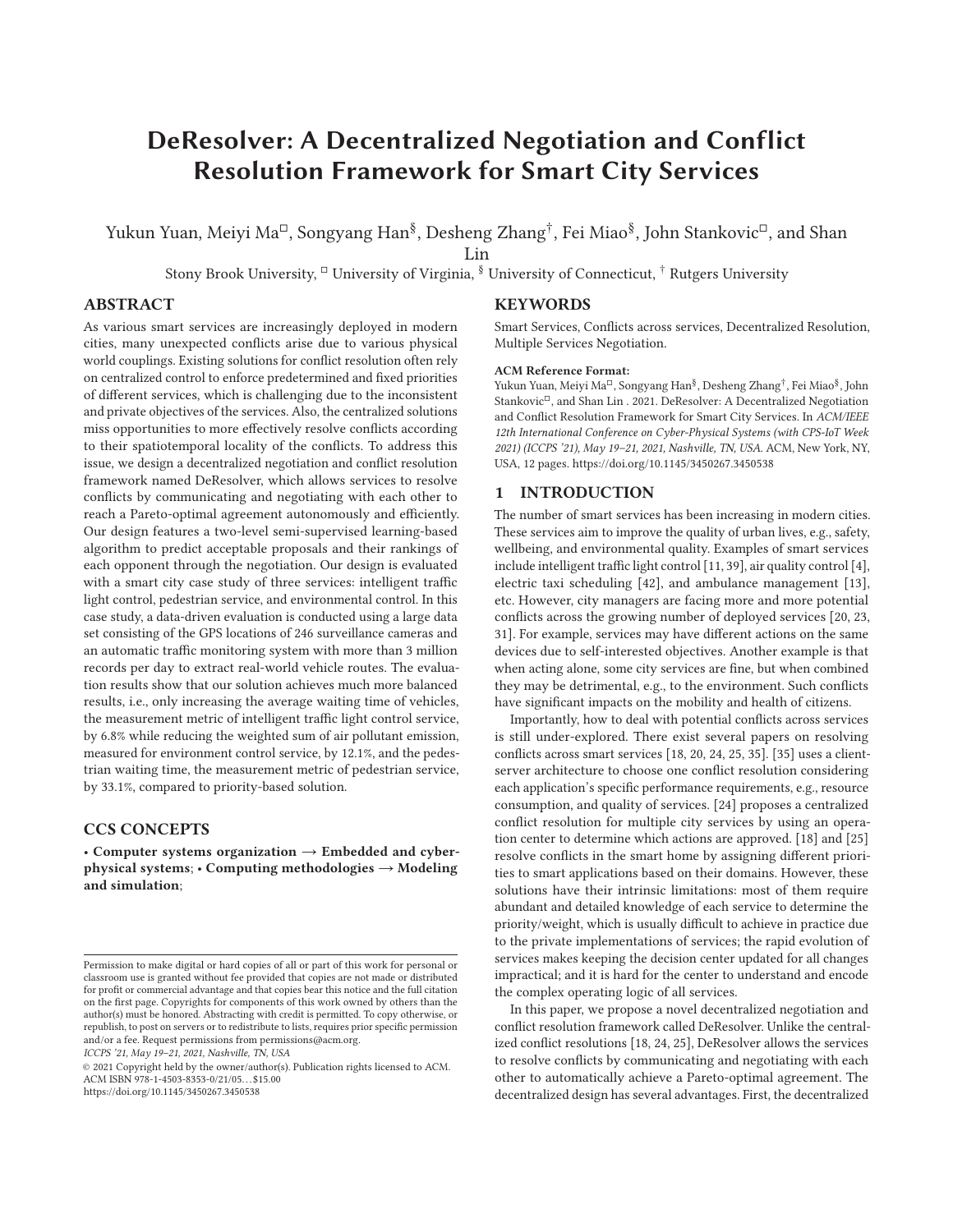conflict resolution can ensure the privacy of services, i.e., without requiring the private information of services, e.g., objectives, service state, and actuator information, and it avoids the single point failure. Second, the decentralized design does not impractically require city managers to determine the importance or priority of an increasing number of services. Finally, most conflicts have the spatiotemporal locality. The spatial-temporal locality of conflicts means a conflict may only influence a local area of the city, and it may repeat multiple times during the upcoming time period after the first occurrence. Therefore, multiple conflicts may exist simultaneously but they usually influence different local areas of a city, or exist in different time periods of a day. It is natural and efficient to use a decentralized way to resolve each conflict independently.

The service negotiation problem provides a unique setting for an autonomous negotiation design. Services have access to local sensor data but do not know each other's objectives and utility functions. The services that compete against service  $i$  in a negotiation are called the opponents or opponent services of service  $i$ . To reach an agreement efficiently, it is essential for a service to learn about opponents' preferences under different situations. Therefore, a smart automated negotiation algorithm is designed to make accurate proposals based on the estimation of opponents' rankings of proposals. A semi-supervised learning algorithm is designed to predict acceptable proposals and their rankings for each opponent through historical negotiation records and corresponding states of the city. This design is evaluated with a case study of services from the domain of transportation and environment with real-world data-driven simulations using the Simulation of Urban MObility. In summary, the **contributions** of this paper are as follows:

- To the best of our knowledge, we are the first to propose a decentralized negotiation framework, called DeResolver, for conflict resolution among city services. As service conflicts demonstrate high spatiotemporal locality in the physical world, the decentralized resolution allows smart services to mitigate cross-domain conflicts in an efficient and robust manner.
- We design a smart automated negotiation algorithm to perform automated negotiation and achieve a Pareto-optimal agreement. The automated negotiation algorithm is based on the estimation of how opponent services rank the configurations. We assumes that services do not know each other's internal state and utility function, which is different from the previous automated negotiation research, modeling utility functions of the opponents. We utilize the ranking of proposals reflected through historical negotiations to improve the accuracy and efficiency of negotiations.
- We design a two-level semi-supervised learning algorithm for estimating an opponent's rankings of configurations, the configuration ranking problem is different from state-of-the-art page ranking algorithms, as it is essential to classify proposals into acceptable and unacceptable sets under different states of the city besides providing a quantitative ranking estimation.
- Our data-driven evaluation is based on a dataset for vehicles that consists of the GPS locations of 246 surveillance cameras, and an automatic vehicle capture system with more than 3 million records per day. The results show that compared to a prioritybased solution, our resolution can achieve a more equitable solution, i.e., only increasing the average waiting time of vehicles, the measurement metric of intelligent traffic light control service, by



**Figure 1: Demonstration of Example**

6.8% while reducing the weighted sum of air pollutant emission, measured for environment control service, by 12.1%, and the pedestrian waiting time, the measurement metric of pedestrian service, by 33.1%.

# **2 CONFLICTS ACROSS CITY SERVICES**

## **2.1 Motivating Example**

Modern cities have already implemented smart services to enhance the quality of citizens' lives. These services may be provided by the different companies or departments to the city government. For example, the city bike company dispatches bikes around the city to provide the last-mile transit service [36], the taxi company provides the ride-sharing service [43], and the public safety department schedules patrols to defend against potential attackers [41]. However, conflicts across services arise when two services cannot perform actions simultaneously due to undesirable and harmful effects. In this work, we introduce and use the following example to better illustrate the definition and real-world application scenario of conflicts across services, the scope of the problem that this work addresses, and the system design.

*Example 2.1.* It shows the inconsistent configurations on traffic lights by three decentralized services. Intelligent traffic light control service [11, 38]: it configures the traffic lights to minimize the average traffic delay at the road intersections. This service can be a decentralized service [38] configuring a traffic light for a intersection independently due to the high computation complexity of coordinating multiple traffic lights simultaneously. It is in the transportation domain. Pedestrian service [29]: it sets up the traffic lights that show pedestrian crossing signals to minimize the average pedestrian waiting time. This service implements a controller to configure the traffic lights for pedestrians at a road intersection independently. The reason is the setup of a traffic light for pedestrians has little influence on the setup of another one at a nearby road intersection due to the limited walking distance of pedestrians. It is in the transportation domain. Environment control service [4]: it controls the traffic lights to raise environmental quality, e.g., increasing air quality and decreasing noise levels, of road segments. It is a decentralized service and in the environment domain.

These three services run concurrently to achieve their respective objectives. However, potential conflicts may exist among them at run-time. Three services determine their configurations of the green light interval of the West-East (W-E) or North-South (N-S) directions. The configurations of traffic lights for pedestrians and vehicles should be consistent. The intelligent traffic light control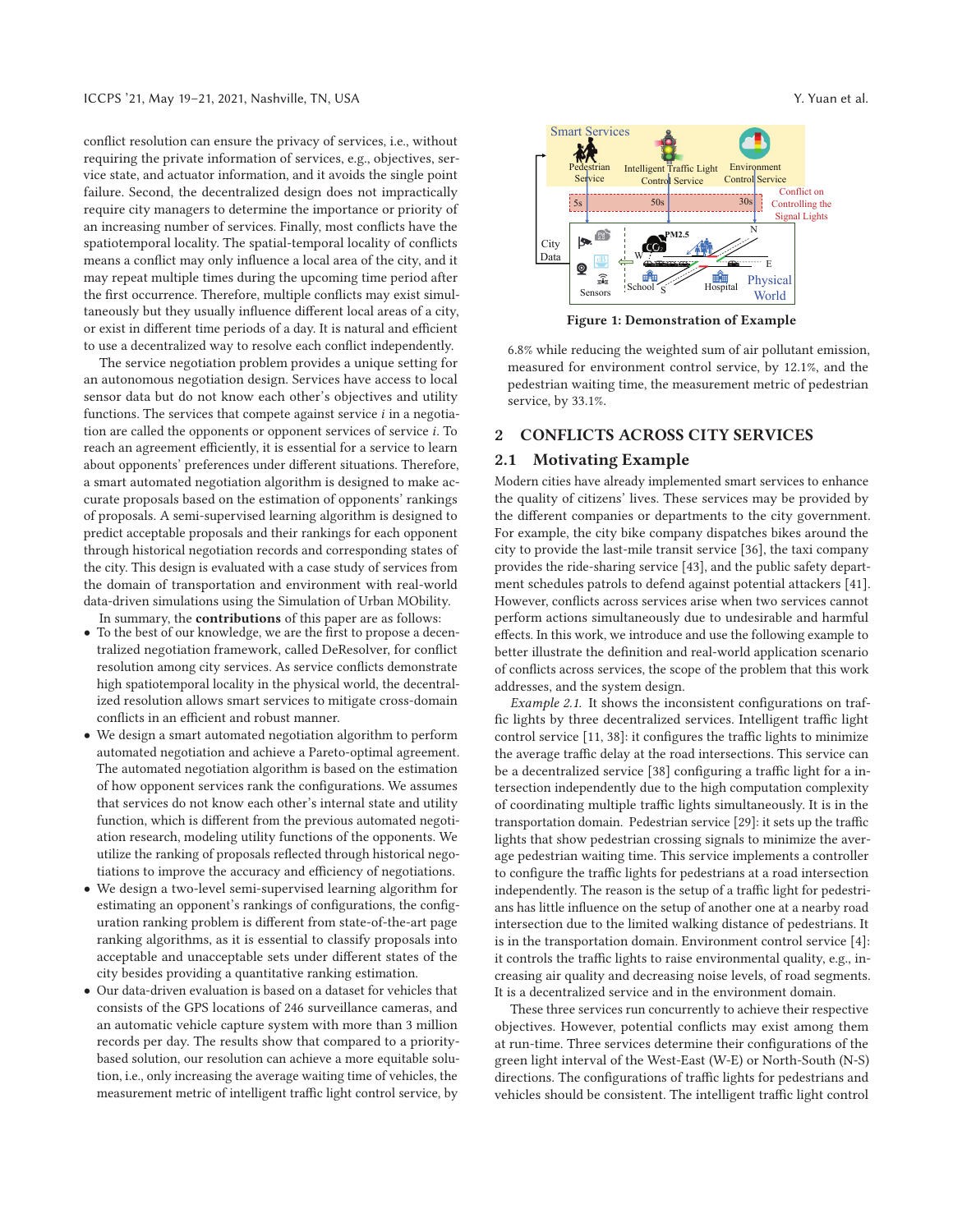

wants a long green light duration due to the high waiting traffic from W-E, whereas the pedestrian service wants to configure a short green light interval because of a few pedestrians in the N-S direction. The environment control service does not desire a long green light duration because the accumulated vehicles around a hospital would increase the air pollution, nor desire a short interval due to the increment of noise level from congested vehicles near a school. Therefore, to meet individual service performance requirements, the conflicts exist among these services.

*Example 2.2.* Another example is three services desire different amount of traffic on certain road segments and cause conflicts. Event service: it blocks the lanes nearby the event to reduce traffic near a city event. Parking service: it navigates the drivers to parking lots near the event. Detour service: it navigates traffic around a road segment under emergency repairs near the event. A conflict across the three service occur when these three services decide how much traffic can be directed to a certain road segment. Coordinated actions are needed to minimize the local congestion.

Based on the examples, we define the conflicts across services as *if two or more services have inconsistent actions on the shared resources due to incompatible individual goals, they have a conflict.* If conflicts are not resolved and managed equitably, they can affects citizens' daily lives. We note that such conflicts do not happen very often for well designed smart services, they usually occur when 1) new services and requirements are deployed, 2) city environment changes, and 3) disruptive and unexpected events happen.

#### **2.2 DeResolver Framework**

In this work, we consider the following setting of services that result in the conflicts across services. Each service is provided by a stakeholder and has the self-interested and private control objective, which is usually not completely known by the other services. For instance, any service in Example 2.1 do not know the exact control models of the other services. The services can access data from the deployed sensors to check the specific state of the city, e.g., NYC [27] and Newark [28]. Services can reliably communicate and share information with each other since services managed by different stakeholders have already communicated with the city center to report the operational data in the existing city systems.

To resolve the conflicts across services under the above setting, we design a decentralized negotiation based conflict resolution, DeResolver. Figure 2a shows an overview of DeResolver and it works in three steps. First, smart services collect the data of the city using deployed sensing devices to determine the control decisions and send them to the city operation center. After receiving the control decisions, the operation center uses a conflict detector, e.g., CityGuard [22] to check whether a conflict exists. If a conflict is detected, the center notifies all the involved services that their collective control decisions result in a conflict and they should resolve the conflict by DeResolver; otherwise, the operation center applies the received control decisions.

Second, with DeResolver, the *services that result in the conflicts* are organized to negotiate an *agreement on the configuration of the shared resources* based on a carefully designed multi-agent negotiation protocol. In each negotiation period, a randomly selected service makes its proposal of the action (i.e., new control decisions) to the other services. Please refer to Section 4.2 for how to make the proposal. Then each of the other services answers acceptance or rejection for the proposal and their answers are broadcasted to all the services in the negotiation. Please refer to Section 4.3 for how to make the acceptance or rejection decision. If a proposal is agreed upon by all the services, they reach an agreement and the negotiation terminates; otherwise, the negotiation continues until the deadline is reached. Section 3 introduces how to define the deadline of the negotiation based on the application scenario.

Finally, when an agreement is achieved, it is sent to the operation center, which will detect whether the agreement results in a new conflict considering potential new control decisions from other services that were not in the previous negotiation process. If not, the operation center applies the agreement; otherwise, the center notifies all the services resulting in the new conflict that they need to repeat the second step to resolve the new conflict. If the services do not reach an agreement, the city operation center will execute the default action on the shared resources, which is unknown to the services that result in the conflict.

Existing work [24] proposed CityResolver, a centralized resolution for conflicts across services. Figure 2b shows the overview of it. Services send their requested actions to the city operation center. Then the center detects whether conflicts exist using City-Guard [22]. If so, the conflict resolver approves part of requested actions to generate a group of actions without conflicts based on its objectives, and then apply the approved actions. If no conflict is detected, all requested actions are applied to the actuators. There are two features of CityResolver. The first one is that it simultaneously addresses all the conflicts using an integer linear programming based method if these conflicts happen at the same time. The second feature is that it assigns a weight to each requested action that is determined by current state-dependent importance policies.

We summarize the reasons of using the decentralized negotiation based solution to address the conflicts across services as follows. (i) The decentralized negotiation based resolution can avoid single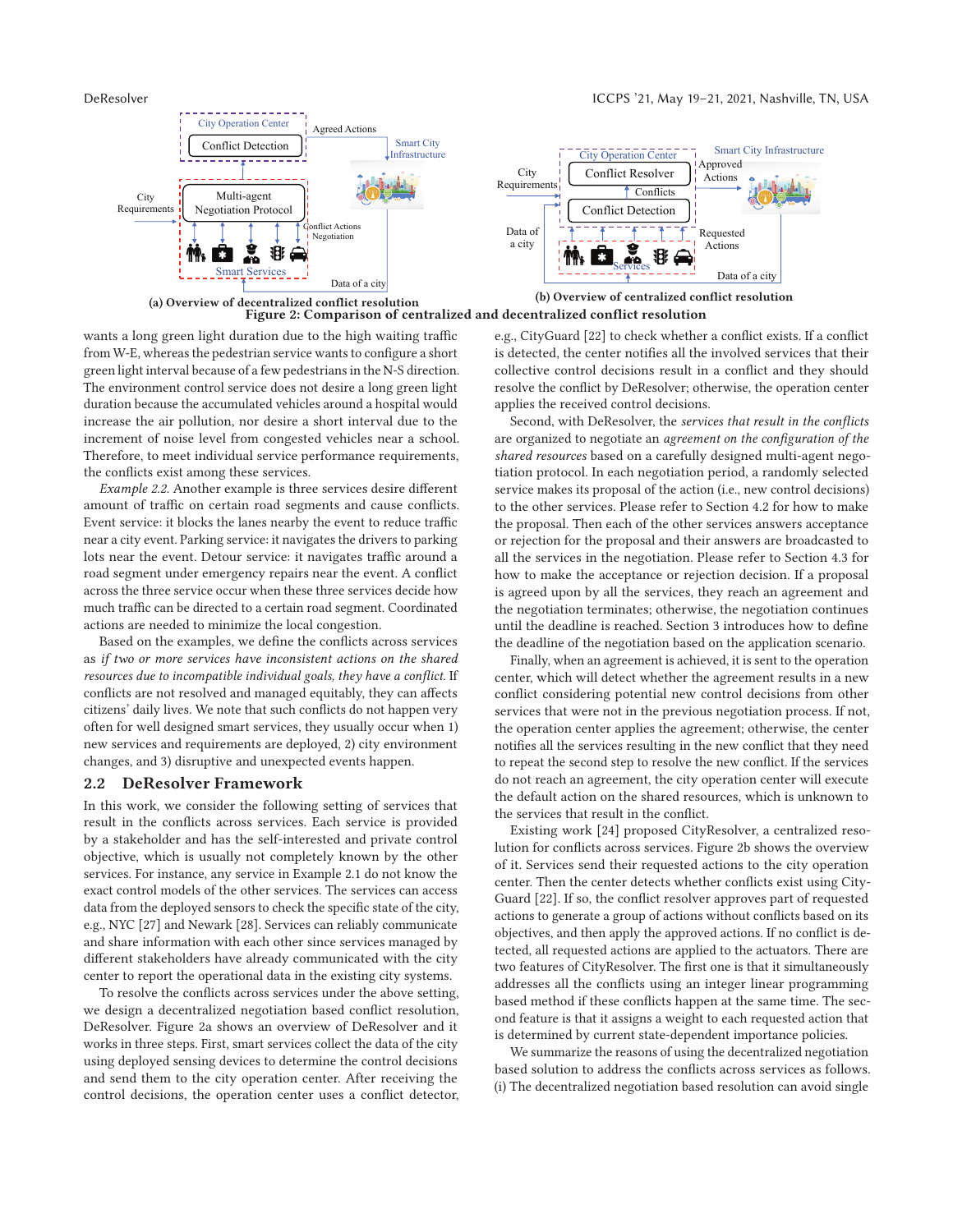point of failure by relying on services rather than a central agent to resolve conflicts. Meanwhile, our decentralized solution does not require the services to upload any private information, ensuring the privacy of services and actuators. (ii) The decentralized design does not impractically require city managers to determine the importance or priority of an increasing number of services.

(iii) A centralized solution may not be efficient to resolve multiple conflicts happening at the same time in a city. It may not perform well due to the curse of dimensionality in the joint action space of actuators [38], e.g., using a single agent to control hundreds of traffic lights. In general, it is not necessary to consider many simultaneous conflicts together in a centralized optimization, which is computationally challenging and resource demanding. Because these conflicts may happen in the different local areas of a city and they do not affect each other.

#### **3 DERESOLVER FRAMEWORK DESIGN**

In this section, we demonstrate the formulation of the negotiation for addressing the conflict in Example 2.1. Please see Appendix A.1 for the formulation of DeResolver on addressing a general conflict.

The traffic lights for pedestrian crossing signals or vehicle traffic coexist in a road intersection. The signals provided by these two types of traffic lights should be consistent to avoid traffic accidents. Therefore, we assume that there is a traffic light at the intersection of two roads. To simplify the notation, north, south, west, and east are represented by "N", "S", "W", and "E" respectively, and "Green" and "Red" are used to describe the green and red light. Since two roads' traffic cannot pass the intersection at the same time, there are two states of a traffic light, i.e., (1) Green-WE (Red-NS) and (2) Red-WE (Green-NS).

In a real-world scenario, such two states exist alternatively, i.e.,  $1 \rightarrow 2 \rightarrow 1 \rightarrow ...$ , meaning the schedule of a traffic light is a sequence of phases, where a phase represents several consecutive time slots when a traffic light has the same state. In the first motivating example, each service sets up the length of each traffic light phase, e.g., the number of seconds of each traffic light phase. To simplify the problem description, let  $t$  be the traffic light phase that a traffic light is within, and services negotiate the configurations of  $(t + 1)$ -th traffic light phase.

*Negotiation agent*: A negotiation is organized for resolving a conflict, and it consists of  $N$  services whose control decisions result in a conflict. A negotiation agent represents a service. For Example 2.1, the negotiation is played by three services  $(N = 3)$ . These N services negotiate the issue under discussion within  $H$  periods.

*State*: The three services access data from the deployed sensors to check the specific state of the city that they are interested in. Figure 1 shows the specific sensors that three services use to collect the data of a city. We list the information that the different sensors can provide as follows: road surveillance camera: videos of traffic around the road intersections; vehicle loop detector: vehicles count; air quality sensor: air quality value; noise sensor: noise level; pedestrian crossing surveillance camera: videos of pedestrians close to the pedestrian crossing. Let  $s_{i,k}(t)$  be the states of the city around the traffic light  $k$  at the beginning of phase  $t$  that service  $i$  is interested in, and we assume the above states around a road intersection are stable during a negotiation. Due to the space limitation, please see Appendix A.2 for the state of the city that three services take.

*Proposal*: The issue under discussion is defined as the configuration of a traffic light. The proposal is the length of the next traffic light phase. During a phase  $t$ , three services negotiate the traffic light configurations for  $(t + 1)$ -th phase. Service *i* proposes  $O_{i,k}^h(t) \in D$  during the negotiation period  $h$  to configure the phase  $t$  of traffic light  $k$ . The domain of a traffic light's phase length is defined as  $D = \{d | d \in [T_{min}, T_{max}] \text{ and } d \in \mathbb{Z}_+\}$ , where  $T_{min}$  and  $T_{max}$  correspond to the extreme values of the phase duration.

*Agreement*: In this example, the agreement means there exists a proposal,  $O_{i,k}^h(t)$ , of traffic light  $k$ 's configuration, which is approved by all other services during the negotiation period  $h$ .

*Utility*: Let  $r_i(O_{i',k}^h(t))$  be the immediate utility that service *i* can get if the proposal  $O_{i',k}^h(t)$  is applied to the *t*-th traffic light phase. The utility functions of three services are formulated as follows. Please see Appendix A.3 for the definition of utility functions for three service. In brief, intelligent traffic light control service aims to minimize the waiting time of traffic, pedestrian service would like to reduce the pedestrian waiting time, and environment control service focuses on optimizing the environment quality, e.g., reducing the noise level and air pollutant emission.

*Multi-agent negotiation protocol*: If these three services have multiple simultaneous conflicts on the configurations of  $n$  traffic lights, then they play  $n$  negotiations simultaneously, where a negotiation is organized for resolving a conflict on one traffic light's configurations. Finally, an agreement is achieved for each negotiation, and multiple simultaneous configurations are agreed among these services. During a period  $h$  of the negotiation for traffic light  $k$ , a service proposes its configuration to its opponent services. Then the other services determine to accept or reject this proposal based on their own interests. If this proposal is accepted by the other services, it is an agreement and will be applied to the actuators; otherwise, the negotiation moves to period  $h + 1$ , and another service proposes its configuration again.

Services make the proposals by the round-robin principle during different negotiation periods. It means that only a service proposes its solution to the issue under discussion during a negotiation period and  $N$  services make the proposals in a circular order. If a service makes a proposal during period  $h$ , it should make another proposal during the negotiation period  $h + N$  as long as neither an agreement is reached nor the negotiation terminates. If there exists a negotiation agent that rejects the proposal  $O_i^h$ , the negotiation moves to the period  $h + 1$ , and another service makes its proposal. The negotiation process terminates when an agreement is reached or the number of negotiation periods is over  $H$ . We use an example to demonstrate how to define  $H$  in traffic light control. For instance, the configuration of the green light phase duration of the N-S direction should be determined before the green traffic light phase of E-W direction ends. Then according to the starting time of the negotiation and the deadline, the maximum duration of the negotiation is obtained.  $H$  is equal to the maximum duration of the negotiation over the length of a time period, where the denominator can be a static value, e.g., a half seconds. If no agreement is achieved, the default configurations is applied to traffic light  $k$ , which are determined by city transportation authorities.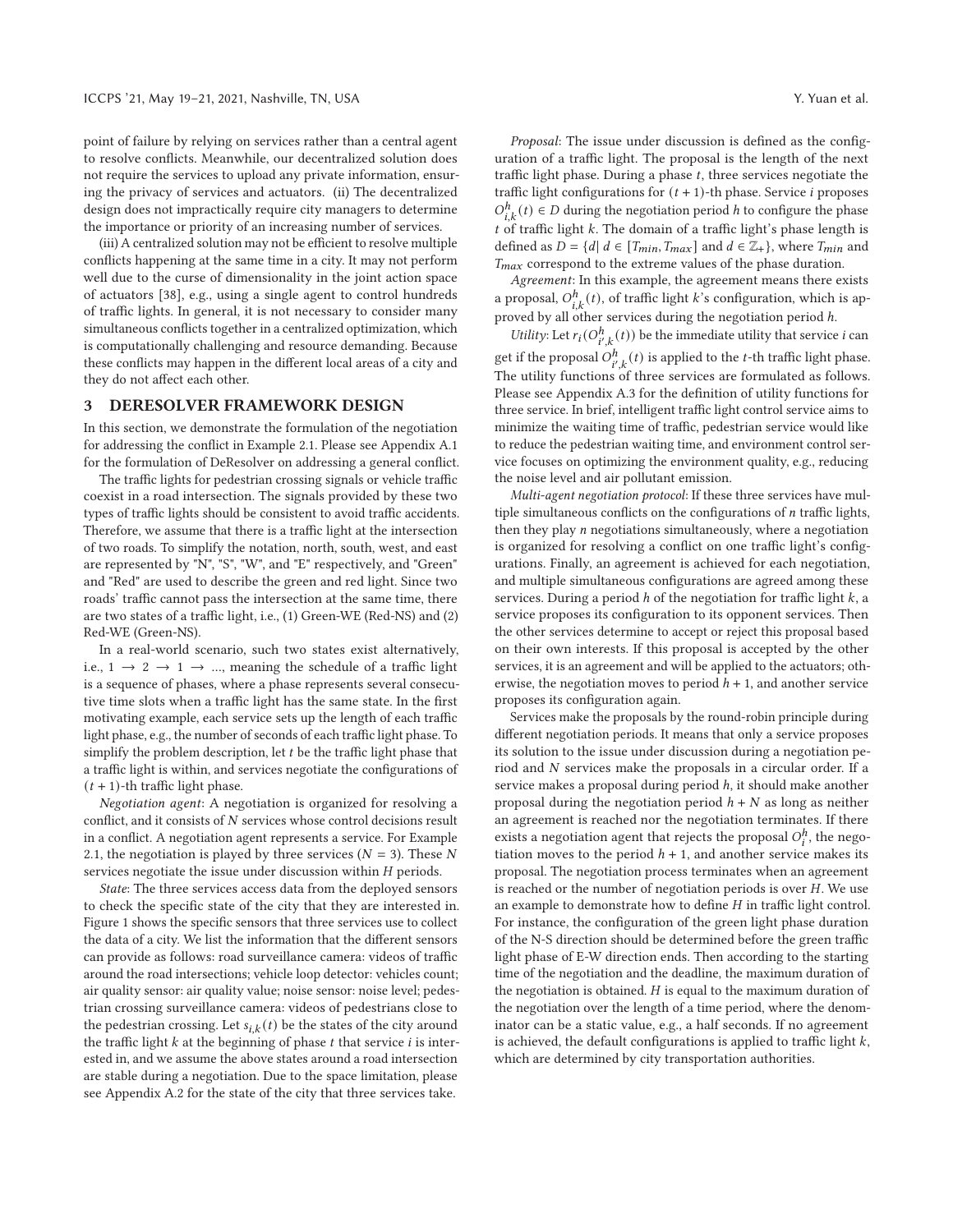

**Figure 3: Design of a service under DeResolver Framework**

# **4 DESIGN OF A SMART SERVICE UNDER DERESOLVER FRAMEWORK**

It is essential for a service to optimize its negotiation strategy to maximize its utility decided by the agreement. To address this problem, we design an automated negotiation agent for each service that determines the negotiation actions by learning its opponent services' acceptable configurations and ranking for different configurations from the past negotiation behaviors.

*Definition 4.1 (Automated Negotiation Problem).* Given services with conflicts and the negotiation protocol formulated in Section 3, the problem is how any service  $i$  determines its action at any negotiation period ℎ, i.e., accepting or rejecting the proposal from other services, and making its proposal, to maximize its utility.

Figure 3 shows the design of a service with an automated negotiation agent under the DeResolver framework. We take the traffic light control as an example. Given the data of a city, the traffic light control model is used to estimate the action-utility table based on the utility function of service *i*. There are two columns of each row in the action-utility table, where the first column represents a possible traffic light configuration (action), and the second column is the long-run utility that service  $i$  receives if applying the action to the traffic light. Then service  $i$  determines its action at each negotiation period *h* according to the estimation that which configurations are acceptable to service  $i'$  and how an opponent service *i'* ranks the different estimated acceptable configurations. In detail, the learner of opponents outputs a sequence of acceptable configurations to each opponent service  $i'$ , and this sequence has the ranking information. The proposal strategy determines the proposals that service  $i$  make, and the acceptance strategy decides to accept or reject opponent services' proposals.

#### **4.1 Learner of Opponents**

Service *i* should have some beliefs of its opponent services through the negotiation to maximize its utility that negotiation result introduces. We propose a two-levels learner for service  $i$  to estimate how any opponent service  $i'$  ranks the acceptable configurations. In detail, service  $i$  needs to learn  $N-1$  models, where a model corresponds to an opponent service i'. The first level of the learner estimates a set of acceptable configurations to service  $i'$  based on the current state of the city and negotiation behaviors during the previous periods of the current negotiation. The second level infers how service  $i'$  ranks the estimated acceptable configurations.

*4.1.1 Estimating acceptable configurations.* The task in the first level of the learner is to learn a function  $f_{i'}^1$  (state during a period, configuration)∈[0, 1] showing the probability that opponent service *i'* accepts configuration  $d \in D$  during period *h* given the state during period *h*. The first-level of the learner takes the state during a negotiation period and a configuration as the input. This function

works as a binary classifier to estimate whether a configuration is accepted or rejected by service i'.

First, we define the state during a negotiation period  $h$ , denoted as  $ns_{i'}^{1,h}$ .  $P_{i'}^h = \{0, 1\}^{1 \times |D|}$  represents whether the configurations are accepted or not by service  $i'$  before period  $h$ . If configuration  $d_l$  is proposed or accepted by service *i*' before period *h*,  $P_{i',l}^h = 1$ ; otherwise, it is 0. We define  $ns_{i'}^{1,h} = (s_{i'}(t), P_{i'}^h)$ , which is a concatenation of the state of a city that service  $i'$  takes and the indicator matrix showing whether configurations are accepted or not.

Second, we discuss how to generate the labeled training data denoted by  $U^1_{i'}$  with a form of <state, configuration, label> for each data sample to learn the binary classifier. Given the records of a past negotiation, we generate  $n_{i'}^{1,h}$  based on its definition during each period *h*. Given  $ns_{i'}^{1,h}$ , if a configuration *d* is accepted, i.e., the label *y* is 1, we have a data sample, i.e.,  $< ns_{i'}^{1,h}, d, 1 >;$  otherwise, the data sample is  $< ns_{i'}^{1,h}, d, 0>,$  i.e., the label  $y$  is 0.

We train  $f_{i'}^1$  (state during a period, configuration) using the labeled data to minimize the following loss function:

$$
\mathcal{L}^{1} = -\frac{1}{|U_{i'}^{1}|} \sum_{\substack{\mathbf{x} \in \mathbb{R}^{J}, d, \mathbf{y} > \mathbf{y} \\ \mathbf{x} \in \mathbb{R}^{J}, \mathbf{y} \neq \mathbf{y}}} y \log(f_{i'}^{1}(n s_{i'}^{1/h}, d)) + (1 - y) \log(1 - f_{i'}^{1}(n s_{i'}^{1/h}, d)) \tag{1}
$$

This cross-entropy loss function is widely used for binary classification problems. This function calculates a score that summarizes the average difference between the actual and predicted probability distributions. If the actual classification value is 0, the corresponding loss value is  $-\log(1 - f_{i'}^1(ns_{i'}^{1,h}, d))$ ; otherwise, the loss value is  $-\log(\int_{i'}^{1}(ns_{i'}^{1,h}, d))$ . The optimal cross-entropy loss value is 0. There are multiple binary classifiers widely used in the related work, e.g., neural network, K-nearest neighbors and support vector machines. In the evaluation, we set their loss functions as Equation (1), and then evaluate their performance. The classifier that generates the best results empirically is used in the data-driven evaluation. The set of acceptable configurations to an opponent service  $i'$  may change under the different state of the city, e.g., dynamic traffic volume in each direction, and our training function adapts to such changes since the state of a city is a part of its input.

*4.1.2 Estimating ranking of acceptable configurations.* Given the set of acceptable configurations to service  $i'$ , service  $i$  still needs to estimate how service  $i'$  ranks these estimated acceptable configurations. An intuition is that the opponent service  $i'$  ranks the configurations based on the utility that they introduce. The task of the second level of the learner is to learn a function  $f_{i'}^2$  (state, configuration) that ranks the estimated acceptable configurations. We assume that the ranking function assigns a score  $f_i^2(\cdot)$  to each configuration, where a large score represents a high ranking. The inputs to this learner are the state of the city that service  $i'$  is interested in and a configuration.

To learning the above score function, we first generate our training data including data with ranking information  $U_{i'}^2$  and data without ranking information  $L^2_{i'}$  of service  $i'$ . During any past negotiation, service  $i'$  may propose multiple configurations. We assume that for any two configurations, service  $i'$  proposes the one with higher utility at first. Suppose a past negotiation is associated with a stable state of the city, denoted as  $ns_{i'}^2$ . In a negotiation, if any two configurations  $d_1$  and  $d_2$  are proposed by service  $i'$  during two different periods and  $d_1$  is proposed earlier, we add a data sample,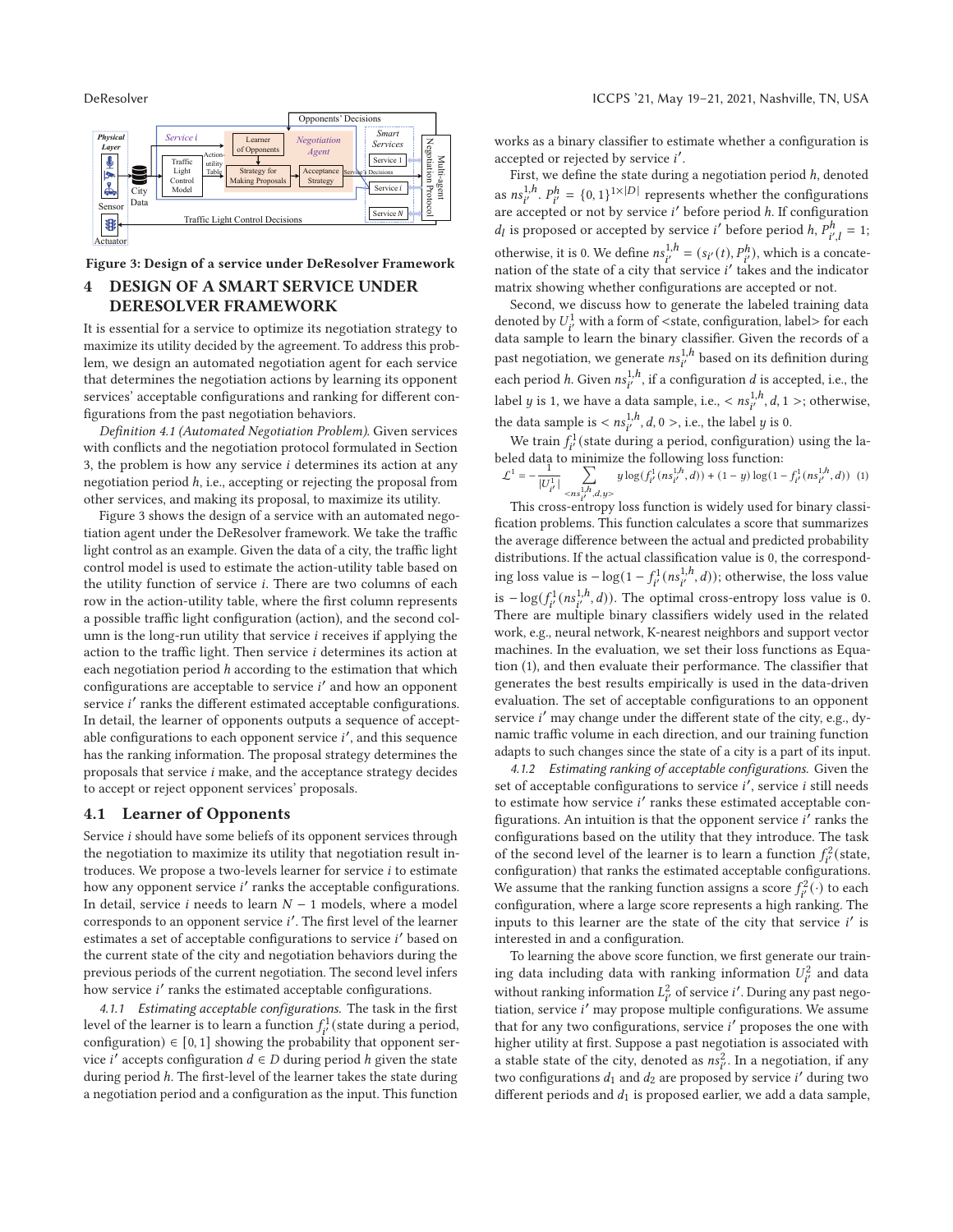i.e.,  $\langle l_1 \rangle l_2 >$  where  $l_1 = \langle ns_{i'}^2, d_1 >$  and  $l_2 = \langle ns_{i'}^2, d_2 >$  to  $U_{i'}^2$ . In the same negotiation, if any two configurations  $d_1$  and  $d_2$  are not proposed by service *i'*, we add a data sample <  $l_1, l_2 >$  to  $L^2_{i'}$ . The ranking information is included in any sample in  $U_{i'}^2$ . However, it is not contained in  $L^2_{i'}$ .

We use a semi-supervised learning method to train the function  $f_{i'}^2(\cdot)$  by these two datasets. For the training dataset  $U_{i'}^2$  , we consider the probability models that assign a probability of  $< l_1 > l_2 >$ , based on the score difference  $f_{i'}^2(l_2) - f_{i'}^2(l_1)$ .

Bradley-Terry model [17, 34] is widely used to estimate the probability  $P(\langle l_1 \rangle l_2)$  that  $\langle l_1 \rangle l_2$  is true given a pair of individuals  $l_1$  and  $l_2$ . This model associates a score  $f_{i'}^2(l_1)$  with each individual configuration,  $l_1$ . Then it defines the probability that  $l_1$ is preferred to  $l_2$  as the logistic function of their score difference:<br>  $P(< l_1 > l_2>) = \frac{1}{\sqrt{I_1^2(l_1) - I_1^2(l_2)}}$ 

$$
P(l_2>) = \frac{1}{1+e^{\int_{t'}^{2}(l_2)-f_{t'}^{2}(l_1)}}
$$

Therefore, the objective of training dataset  $U_{i'}^2$  is to maximize the following likelihood function:

$$
\sum_{\langle I_1 \rangle I_2 \rangle \in U_{i'}^2} \log(P( l_2 >)) = \sum_{\langle I_1 \rangle I_2 \rangle \in U_{i'}^2} \log \frac{1}{1 + e^{f_{i'}^2(l_2) - f_{i'}^2(l_1)}} \qquad (2)
$$

Since ranking information is not included in  $L^2_{i'}$ , we would like to tie the similarity of configurations to the score similarity. Let  $r_{l_1,l_2}$  represent the similarity between  $l_1$  and  $l_2$ , defined as  $r_{l_1,l_2}$  =  $\frac{|d_1 - d_2|}{T_{max} - T_{min}}$ . Then we would like to penalize the function  $f_i^2(\cdot)$  if  $\frac{|u|^{-\alpha}u}{T_{max}-T_{min}}$ . Then we would like to penalize the function  $f_{i'}(.)$  is<br>similar configurations have quite different scores, formulated as:  $\sum_{l} \sum_{l} \sum_{l} \sum_{l} -r_{l_1, l_2} \log \left( P(\langle l_1 \neq l_2 \rangle) P(\langle l_2 \neq l_1 \rangle) \right) = \sum_{l} \sum_{l_1, l_2 > \in L^2_{i'}} -r_{l_1, l_2}$ 

$$
* \log \left( (1 - P(I_2>)) * (1 - P(I_1>)) \right) = \sum_{ \in L^2_{t'}} -I_1, I_2 \log \frac{0.5}{1 + \cosh \left( I_1^2 (I_1) - I_2^2 (I_2) \right)}
$$

The intuition of the above equation is that for two configurations without preference information, the probability function of preference should not show that  $l_1 \nless l_2 > \text{or} < l_2 \nless l_1 >$ . The first part of the above equation ensures that if there is no preference between  $l_1$  and  $l_2$ , the penalty is minimized when  $P(\langle l_1 \rangle l_2 >) = 0.5$ . If  $P(\langle l_1 > l_2 > \rangle)$  is close to 0 or 1, the penalty is maximized. Then we apply the Bradley-Terry model to generate the right side.

In summary, we would like to train the function  $f_{i'}^2(\cdot)$  to maximize following function with a negative weight  $\beta$  to balance the importance of fitting two datasets:

$$
\mathcal{L}^{2} = \sum_{l} \sum_{l} \sum_{l} \sum_{l} \text{log} \frac{1}{1 + e^{f_{t}^{2}(l_{2}) - f_{t}^{2}(l_{1})}} + \beta \sum_{l} \sum_{l} \sum_{l} \sum_{l} \text{ or } \frac{0.5}{1 + \cosh(f_{t}^{2}(l_{1}) - f_{t}^{2}(l_{2}))}
$$
\n(3)

The trained function  $f^2_{i'}(\cdot)$  assigns a score to these estimated acceptable configurations, and then service  $i$  estimates how service  $i'$  ranks them. We do not assume that the ranking of configurations is stable for service  $i'$  since the ranking may change with the state of a city, e.g., dynamic number of waiting vehicles or pedestrians in each direction. Our learning functions take the dynamic state of a city as a part of its input, so they can estimate the new ranking of configurations for service  $i'$  when the state of a city changes.

#### **4.2 Strategy for Making Proposals**

In this part, we introduce our strategy for making proposals designed for service i. This strategy takes the action-utility table, past negotiation behaviors of current negotiation, and the estimation that how opponent services rank the estimated acceptable configurations as input to determine the proposal.

A service wants to achieve an agreement to get as much utility as possible by using a strategy to propose a configuration which not only introduces the highest utility to itself but also is acceptable to the other services based on the estimation of opponents. If such a configuration does not exist, the service lowers its lowest acceptable utility to make a proposal, and the amount of utility that is given up depends on its opponent services' last two proposals.

When the learner of opponents is used by service  $i$  to estimate how service *i*' ranks the estimated acceptable configurations during period  $h$ , let  $A_{i,i'}^h$  denote the output of learner and it is a sequence of acceptable configurations.

Since service i's last proposal is rejected by at least one of other  $N-1$  services, service *i* should concede its lowest acceptable utility to make its proposal be acceptable to other services. We use the reactive concession strategy for service  $i$  to update its lowest acceptable configuration based on the previous proposals of other  $N-1$  services. Service *i* computes the ranking difference, which represents how much any opponent service  $i'$  concedes between its last two proposals, denoted as  $\Delta u_{i,i'}^h$  based on the estimation of how service  $i^\prime$  ranks the configurations. The maximum ranking difference that service *i* can decrease is equal to  $\min_{1 \leq i' \leq N, i' \neq i} \Delta u_{i,i'}^h$ . Thus, based on service i's last proposal, maximum ranking decrease, and its action-utility table, service  $i$  updates its list of the acceptable configurations during period *h*, denoted as  $A_{i,i}^h$ . It is noted that service  $i$  only concedes during the negotiation periods when this service makes the proposal. We assume that  $A_{i,i}^h$  only includes the configuration with the highest utility when service  $i$  makes the first proposal of current negotiation.

*Proposal generation*: Since the negotiation may terminate with different agreements, we use the Pareto-optimal agreement to measure them and the definition is shown as follows:

*Definition 4.2 (Pareto-optimal agreement).* One agreement is Pareto-optimal if there is no other agreement  $d'$  such that for utility function  $U_i$  for agent  $i, \forall i \in \{1, ..., N\}, U_i(d') \geq U_i(d)$  and  $\exists i, U_i(d') > U_i(d).$ 

In other words, a Pareto-optimal agreement is able to make any individual service's performance better off without making at least one individual service's performance worse off. There may be multiple Pareto-optimal agreements of a negotiation, and we do not measure which one is the best. Service  $i$  also wants to reach a Pareto-optimal agreement since such a result can maximize its performance, and it does not make opponents miss any benefit.

During period  $h$ , if service  $i$  makes its first or second proposal, it can choose the configuration with the highest or  $(S + 1)$ -th highest utility respectively, where  $S$  is the initial concession rate. Otherwise, it first lowers its lowest acceptable utility using the reactive concession strategy to get the new list of acceptable configurations,  $A_{i,i}^h$ . Let  $I^h_i$  be the set of configurations that exist in all configuration lists  $A_{i,i'}^h$  (1  $\leq i' \leq N$ ). If the set  $\mathcal{I}_i^h$  is not empty, service  $i$  s the following configuration during period *h*:  $d = \operatorname{argmax}_{d \in \mathcal{I}_i^h} \cap \operatorname{Pe}^{U_i(d)}$ , where  $Pe$  is the set of Pareto-optimal agreements calculated by service *i* based on its estimation of other services' ranking of configurations. Although service  $i$  does not know the actual utility functions of opponent services, the estimated ranking of configurations is enough to compute the set of Pareto-optimal solutions. If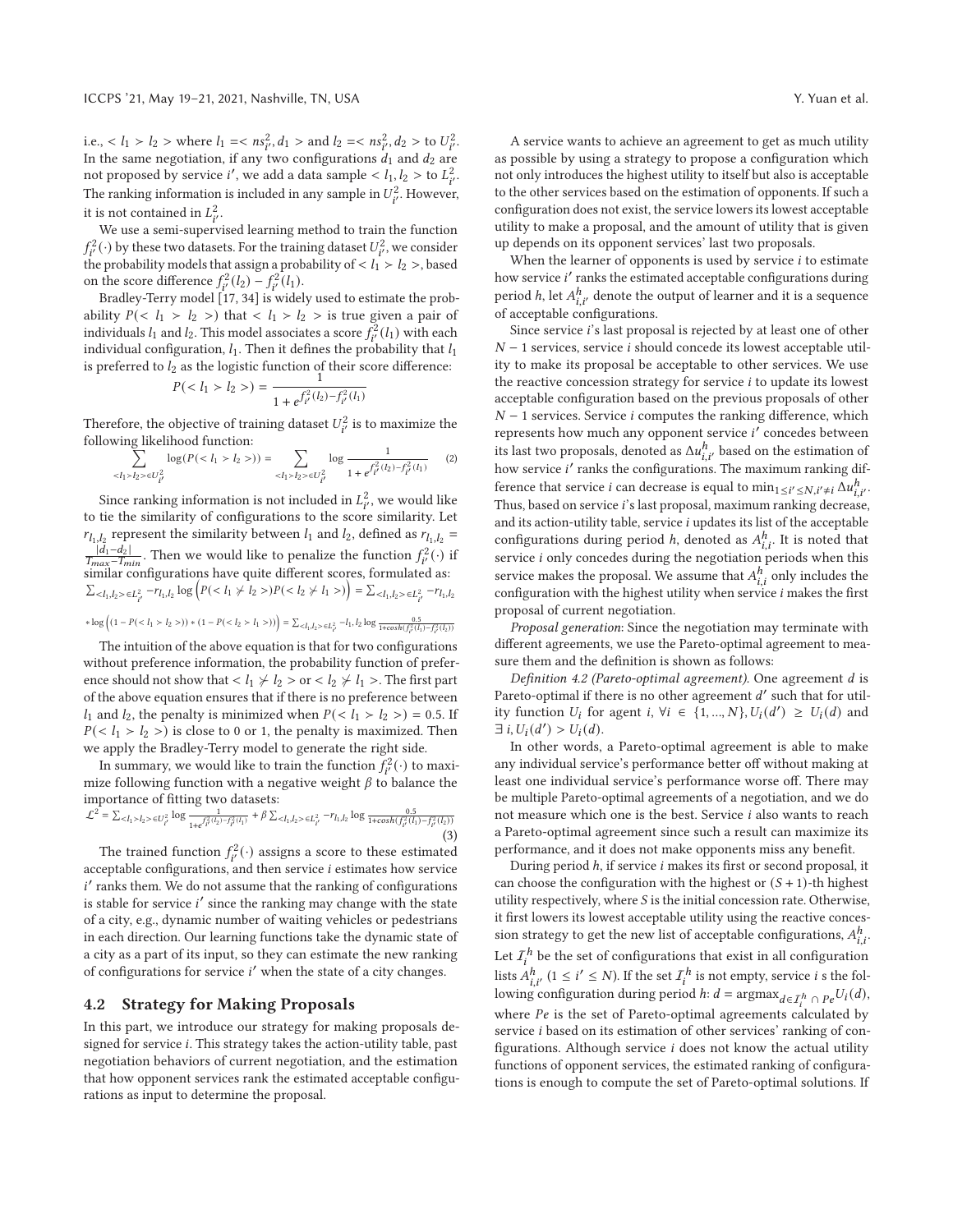$I^h_i$  is empty, meaning there is no configurations that are acceptable to all services, service  $i$  proposes the configuration introducing the lowest acceptable utility since it has already conceded when updating the set of acceptable configurations, and the proposed configuration is defined as  $\operatorname{argmin}_{d \text{ in } A_{i,i}^h} U_i(d),$ 

## **4.3 Acceptance Strategy**

In this part, we describe the strategy that service  $i$  uses to determine acceptance or rejection of a proposal from an opponent service i' during period h. Our negotiation agent uses a utility-based condition to make the decisions. Given the proposal from another service  $i'$  during period  $h$  denoted by  $O_{i',k}^h$  , service  $i$  first checks whether  $O_{i',k}^h$  is an element of  $A_{i,i'}^h$ . If not, service *i* rejects this . Otherwise, this service detects whether  $O_{i^{\prime},k}^{h}$  can be improved, meaning there is another configuration  $d$  which can improve the utility of service  $i$  and does not decrease the performance of service  $i'$  according to  $A_{i,i'}^h$  and the action-utility table of service *i*. If  $O_{i'}^h$  can be improved, service  $i$  should reject it since its utility can be improved while not sacrificing other services' performance. Otherwise, it is accepted.

# **4.4 Negotiation Agent Design**

According to the strategy for making proposals and the acceptance strategy, we summarize the automated negotiation agent as follows: if it is service  $i$ 's turn to make a proposal during period  $h$ , service  $i$ will use strategy for making proposals to determine its proposal; otherwise, service *i* decides to accept or reject a proposal from another service using the acceptance strategy.

THEOREM 4.1. Consider N services in a negotiation, they negoti*ate to determine a configuration from the configuration space*  $D =$  ${T_{min}, T_{min} + 1, \cdots, T_{max}}$ . If all N services use our negotiation al*gorithm, and the estimation of acceptable configurations and their ranking to any service is accurate, the result of our algorithm is guaranteed to reach a Pareto-optimal agreement.*

PROOF. Please refer to Appendix A.4.  $\Box$ 

#### **4.5 Action-utility Table Computation**

It is essential for any service  $i$  to know the utility that different configurations can introduce. Even without conflicts, each service also needs to compute such a table to choose the optimal configuration for optimizing the quality of service. The action-utility table computation is beyond the scope of this study. Please refer to Appendix A.5 for how we obtain the table for services in Example 2.1.

## **5 VALIDATION**

#### **5.1 Methodology**

The experiments are conducted using SUMO, a simulation platform providing APIs to model traffic systems including vehicles, pedestrians, environment measurement, and traffic light control. Specifically, SUMO can simulate vehicles and pedestrian mobility for given routes and traffic light control policies.

We collect the real-world vehicle mobility data by 246 surveillance cameras in Shenzhen, China over the time period from 05/01/2017 to 05/20/2017. A record is generated when a vehicle is captured by the camera, and each record consists of captured time, camera ID, and other information. We also have the city map to show each road intersection's GPS data and a table to map each camera ID



to the actual GPS location. The size of the dataset is 55.0 GB. We use five-days data for the experiment and the remaining data is imported into SUMO for training. We import a 3  $km \times 2 km$  region of Shenzhen and the corresponding vehicle traffic as the city environment to SUMO, including nine traffic lights that three services want to control. We also generate pedestrian traffic with the setting that one person per four seconds or five seconds for the different directions of a intersection. A traffic light is configured as an integer between 1 and 60, representing the duration of a traffic light phase.

To evaluate the performance of DeResolver, we compare it with four state-of-the-arts centralized conflict resolution frameworks: (i) a priority-based solution based on [25], it gives a higher priority to intelligent traffic light control service than the other two services, because the primary goal of traffic light control is traffic flow optimization. (ii) A weight-based solution based on [24], it selects the action that maximizes the weighted sum of three services' utility ratios. The utility ratio of a service is defined as the ratio between the utility of an action and the maximum utility that this service can get if no conflict occurs. The weight is determined by city managers according to their understandings of services. The weights for intelligent, pedestrian and environmental control services are defined as 1, 2, and 10 respectively. (iii) A round-robin solution that applies the requested actions from three services by cyclic execution. (iv) A Pareto-efficient solution that knows the action-utility tables of all services and selects the Pareto-efficient configuration that maximizes the minimum service utility ratio of all services. This solution ensures that any service cannot improve its performance without reducing any other services' performance. Meanwhile, it provides the max-min fairness for services.

Taking the Example 2.1, we define the metrics to measure three services' performance. Average waiting time of a vehicle: for a vehicle, we calculate its waiting time (speed less than 0.1  $m/s$ ) and report the average value. Average waiting time of each pedestrian: we calculate the waiting time of each pedestrian and report the average value. The weighted sum of air pollutant emission per hour: we assign a weight for different road segments based on the nearby environment, e.g., large weight for hospitals and schools, and then report the weighted sum of air pollutant emission of all road segments. The measurement unit of waiting time is second, and that of environment control service is kilogram per hour.

#### **5.2 Performance of learner of opponents**

First, we describe how we collect the data used to train the learners that are proposed in Section 4.1. We simulate that three services operate to control nine traffic lights by feeding the fifteen-day traffic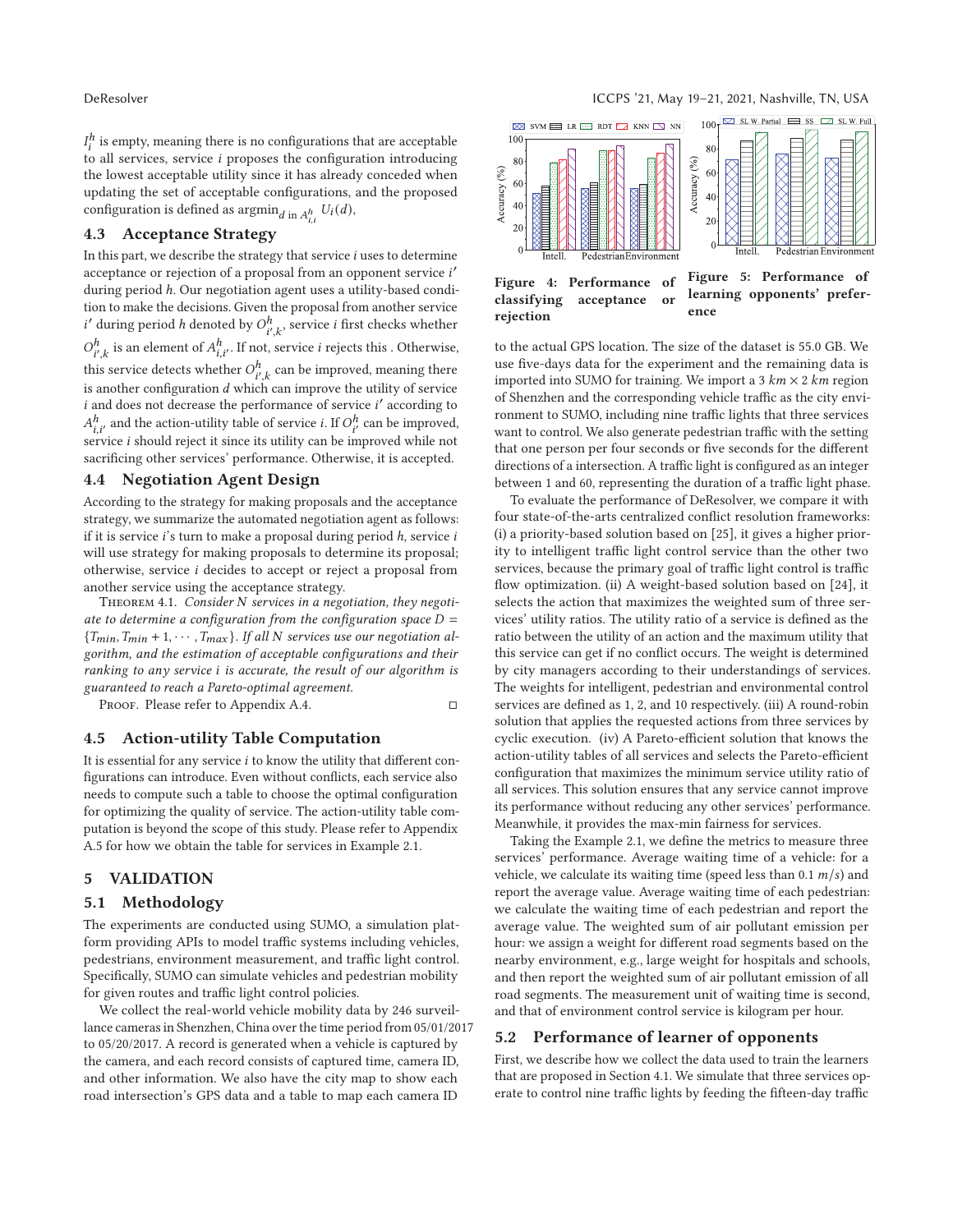data into SUMO, and we set up that they play a negotiation if conflicts exist. During the negotiation, each service uses the proposed negotiation agent to play the negotiation, and services also collect the data that is generated from services' negotiation behaviors. In each period of a negotiation, a data sample is generated for each service following the process described in the third paragraph of Section 4.1.1. The data samples collected over all periods of all negotiations, are used to train the binary classifier. Two datasets, i.e., one with ranking information and the other one without ranking information, are generated when a negotiation ends with the process described in the second paragraph of Section 4.1.2. Two datasets are used to train the learner that is for inferring the ranking.

Second, we define the estimation accuracy as the main metrics for evaluating the learning based algorithm. The accuracy of estimating the acceptable or unacceptable configurations to service  $i$ is used to measure the performance of the first level of the learner. The accuracy of estimating how service  $i$  ranks the acceptable configurations is used to measure the performance of the second level of the learner. Due to the space limitation, please refer to Appendix A.6 for the detailed mathematical description of the estimation accuacy.

Finally, we report the evaluation results. We measure the performance of five widely used binary classifiers, and then select the one with the best performance. Support vector machine (SVM): a classical algorithm to find a hyperplane for classifying the data. Logistic regression (LR) [14]: a statistical model estimating the parameters of a logistic model. Random decision tree (RDT) [9]: a method that constructs multiple trees in randomly selected subspaces of the feature space and uses the combined predictions of the individual trees as the output. K-nearest neighbors (KNN) [1]: a type of instance-based learning, where the classification of a data point is the same as the class most common among its  $K$  nearest neighbors. In this evaluation, we empirically test the value of  $K$ , and set  $K$  as 10 because  $K = 10$  has the best results in our tests. Neural network (NN) [7]: it uses a NN to learn the linear or non-linear combination.

Figure 4 shows the classification accuracy using five different classifiers to estimate whether any one of three services accepts a configuration or not. It can be observed that the neural network based learner outperforms all other four solutions with more than 90.0% accuracy for all three services, which means that more than 90.0% of configurations are correctly classified as acceptable or unacceptable to an opponent service. The reason is that a neural network can approximate both linear and non-linear hyperplane to partition the feature space. It is also observed that KNN also achieves the second best performance with accuracy more than 80.0% since any two close configurations have a high possibility to receive the same acceptance or rejection decisions. In conclusion, we use a neural network based classifier to estimate whether configurations can be accepted by a service.

When measuring the semi-supervised learning algorithm (SS), we design two other methods for comparison: supervised learning with partial order information (SL W. Partial) and supervised learning with full order information (SL W. Full). The first method learns the opponent ranking model only using the collected data with partial order information and aiming at only minimizing logistic loss function, i.e., Equation (2). The second comparison method assumes that given the state of the city, the full order information

|  | Table 1: Performances of different conflicts resolutions. |  |  |  |  |
|--|-----------------------------------------------------------|--|--|--|--|
|  | (Heavy traffic means the rush hours of one day and light  |  |  |  |  |
|  | traffic means non-rush hours of one day.)                 |  |  |  |  |

| traffic means non-rush hours of one day.)  |         |        |                 |             |            |         |  |  |  |
|--------------------------------------------|---------|--------|-----------------|-------------|------------|---------|--|--|--|
|                                            | Intell. |        |                 | Environment | Pedestrian |         |  |  |  |
|                                            | Light   | Heavy  | Light           | Heavy       | Light      | Heavy   |  |  |  |
| Priority-based                             | 161.48  | 300.56 | 22.93           | 33.75       | 565.20     | 3085.20 |  |  |  |
| Weight-based                               | 293.74  | 530.86 | 18.40           | 26.17       | 309.60     | 1613.88 |  |  |  |
| Round-robin                                | 289.74  | 518.65 | 20.05           | 30.62       | 334.08     | 2177.64 |  |  |  |
| <b>DeResolver</b>                          | 172.39  | 412.59 | 20.15           | 31.11       | 378.00     | 1890.31 |  |  |  |
| Pareto-efficient                           | 172.61  | 381.96 | 20.18           | 29.01       | 345.20     | 1701.72 |  |  |  |
| $\overline{a}$<br>$\overline{\phantom{a}}$ | - -     |        | $\cdot$ $\cdot$ |             |            |         |  |  |  |

of all configurations is known, and this method conducts supervised learning to minimize Equation (2). We use TF-Ranking [30] to implement our semi-supervised learning method, which optimizes the weighted sum of two objectives simultaneously.

Figure 5 shows the estimation accuracy of order between any two configurations by three methods. It is observed that our semisupervised learning method can achieve more than 86.0% accuracy for estimating the preference of all three services. For pedestrian service, our semi-supervised learning algorithm increases the estimation accuracy by 17.6% compared with the supervised learning method with only partial order information. But it decreases the performance by 7.2% compared with the supervised learning algorithm with full order information. This observation is normal since our solution takes full use of the distance between two configurations without order information to penalize generating a large score difference for two close configurations. However, a dataset with full order provides the most information.

#### **5.3 Performance of DeResolver**

*5.3.1 Comparison of resolutions to eliminate conflicts.* Table 1 shows the performance of three services when using different solutions to resolve conflicts across them under the light and heavy traffic. We set up that all three services using our negotiation method under the DeResolver framework. There are two observations. The first one is priority or weight based resolution can improve the performance of one service greatly, meanwhile degrading the other two services' performance significantly. By comparing priority and round-robin solutions, we can see that changing the subjective weight on different services could reduce the weighted sum of air pollutant emission by 40.9% while increasing the average vehicle waiting time by 79.4% with light traffic. The second one is our solution can achieve close performance compared with the Pareto-efficient solution. Compared with applying a Pareto-efficient solution which is generated from the actual action-utility table of three services, DeResolver can achieve close vehicles and pedestrian waiting time, meanwhile increasing the air pollutant emission by 9.5% with light traffic. Meanwhile, with heavy traffic, the performance of three services by DeResolver decreases less than 10% compared with that of three services by Pareto-efficient solution. It is because DeResolver misses the action which can maintain the performance of two services and improve that of environment control service due to estimation error.

The action conflicts across services result in a trade-off among these services' performance when determining the configurations of shared actuators. To be noted, DeResolver's goal is to find a trade-off for all the services' performance. In some cases, DeResolver cannot guarantee the best performance of each individual service compared with some other algorithms. However, it does provide a balanced performance while resolving the conflicts (as shown in Table 1). Different from the solutions that assign a higher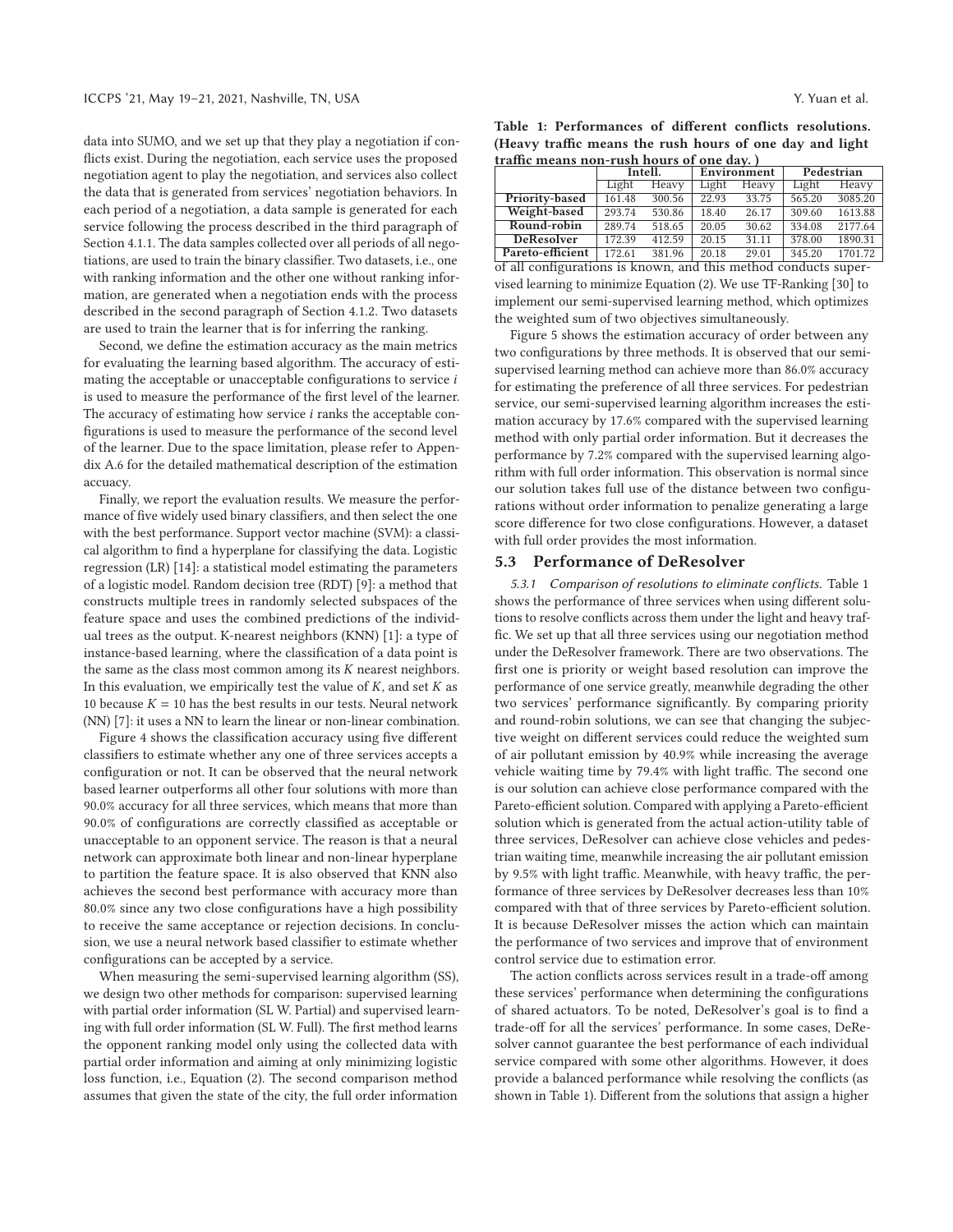priority or weight to a particular service based on prefixed rules, DeResolver allows smart services to reach agreements under dynamic city states via negotiation, introducing a balanced set of actions for all the services. We believe this is an important step to maintain balanced performances of smart services, especially with an increasing number of services deployed in smart cities. In the future work, we will continue exploring the fairness when resolving conflicts among services.

*5.3.2 Comparison of DeResolver's variations.* We evaluate whether learning services' ranking is useful for improving the performance of one service. We consider two variations The first one is DeResolver w. perfect opponent learning. Suppose one service knows the acceptable configurations to opponent services and the corresponding ranking. The second variation is DeResolver w/o opponent learning. Suppose one service does not learn opponent services' acceptable configurations and preference of different actions. It just proposes the configurations from the one with the highest utility to the one with the lowest utility one by one. In this experiment, we assume that the intelligent traffic light control service uses the variations of our negotiation method, and the other two services always use the negotiation method designed in this work.

**Table 2: Performances comparison of applying DeResolver's**

| variations to one service                  |         |            |             |  |  |  |  |
|--------------------------------------------|---------|------------|-------------|--|--|--|--|
| <b>Solution</b>                            | Intell. | Pedestrian | Environment |  |  |  |  |
| DeResolver w/o<br>opponent learning        | 426.61  | 10.83      | 338.90      |  |  |  |  |
| <b>DeResolver</b>                          | 172.39  | 20.15      | 378.00      |  |  |  |  |
| DeResolver w. perfect<br>opponent learning | 164.32  | 20.18      | 565.49      |  |  |  |  |

The results are shown in Table 2 and there are two observations. The first one is learning the opponent services' ranking can help the service to get more benefit from the service that does not learn this information. When intelligent traffic light control service has little information on two opponent services, the other two services can reduce the average pedestrian waiting time by 46.3% and the weighted air pollutant emission by 11.5%. The second observation is perfect learning can help the service to find a more beneficial agreement, while it will decrease the performance of other services.

**Table 3: Performance of DeResolver with different setting of service types**

| Íntell.       |        | Pedestrian |       | Environment |        |  |
|---------------|--------|------------|-------|-------------|--------|--|
| Perf.<br>Type |        | Type       | Perf. | Type        | Perf.  |  |
| DeResolver    | 160.58 | Dedicated  | 23.17 | Dedicated   | 397.04 |  |
| DeResolver    | 172.39 | DeResolver | 20.15 | DeResolver  | 378.00 |  |
| DeResolver    | 185.68 | Selfish    | 18.23 | Selfish     | 367.93 |  |

*5.3.3 Performance of DeResolver with different types of services.* We show the performance of DeResolver when negotiating with different types of services in this part. First of all, we propose the definitions of service types. Selfish agent: a selfish negotiation agent is not willing to concede during the negotiation. In this experiment, we set up that a selfish agent decreases its worst acceptable configuration ranking by one every two proposing periods. For example, a selfish agent makes an proposal with ranking  $q$  at its first proposing period. It will propose another proposal with ranking  $q - 1$  at its third proposing period. This agent only accepts configurations with ranking no less than  $q$  at the periods between its first and third proposing period and still proposals the configuration with ranking  $q$  in its second proposing period. Dedicated agent: an agent

| Table 4: Convergence analysis |  |  |  |  |  |  |  |
|-------------------------------|--|--|--|--|--|--|--|
|                               |  |  |  |  |  |  |  |

|            | Service type | Average # of periods to |                    |  |  |
|------------|--------------|-------------------------|--------------------|--|--|
| Intell.    | Pedestrian   | Environment             | reach an agreement |  |  |
| Dedicated  | Dedicated    | Dedicated               | 14.00              |  |  |
| DeResolver | Dedicated    | Dedicated               | 16.90              |  |  |
| DeResolver | DeResolver   | DeResolver              | 17.56              |  |  |
| DeResolver | Selfish      | Dedicated               | 22.06              |  |  |
| DeResolver | Selfish      | Selfish                 | 28.15              |  |  |

is willing to reduce its lowest acceptable configuration ranking by two between its two consecutive proposing periods. DeResolver: the agent uses the negotiation algorithm designed in this study.

Table 3 shows the performance of DeResolver with different sets of opponent services' types. The observation is that the performance of DeResolver is stable with different opponent services' types, i.e., DeResolver increases or decreases the performance by 6.9% and 7.7% with dedicated and selfish opponent services, respectively. With dedicated opponent services, DeResolver can take advantage of learning opponent services' acceptable configurations and propose the configuration which is acceptable to all services and introduces the most benefit to itself. When negotiating with selfish agents, the reactive recession strategy makes sure that the DeResolver agent does not miss too much utility according to its estimation and observation of opponents.

*5.3.4 Convergence analysis with different types of services.* In this part, we show the average number of periods needed to reach an agreement for three services with different sets of service types in Table 4. There are multiple observations. The first one is that this negotiation converges quickly when all agents use our negotiation method, e.g., averagely costing 17.56 periods (0.053 milliseconds on a PC) to reach an agreement with 60 possible configurations among three agents. The second one is that DeResolver is willing to concede the lowest acceptable ranking if its opponent services also concede. The third observation is if all agents use our negotiation method, each agent will concede step by step in any two consecutive proposing periods which is kind of slower compared with the case that all opponent services are dedicated agents. The last observation is that the selfish agent increases the time cost to reach an agreement since DeResolver is not willing to concede when observing selfish behaviors.

## **6 RELATED WORK**

We organize the related work into three categories, i.e., resolving conflicts across services, automated negotiation agent design, and opponent modeling.

*Resolving conflicts across services*: There exist several papers on resolving conflicts across services [18, 20, 24, 25, 35]. [3] blocks the unsafe state of the target application by forcing monitor code into the app. [24], [18] and [25] resolve conflicts by assigning weight or priority to different services based on their domain and managers' understanding of each smart service. [20] suggests that alternative realizations of users' expected applications can be selected to avoid the conflicts in Internet-of-Things. These centralized solutions may experience "single point of failure" and they require city managers to have abundant knowledge of services [18, 20, 25] for determining the weight of each service [22, 24, 35]. Whereas, our decentralized negotiation-based solution does not rely on city managers or a central agent to resolve the conflicts.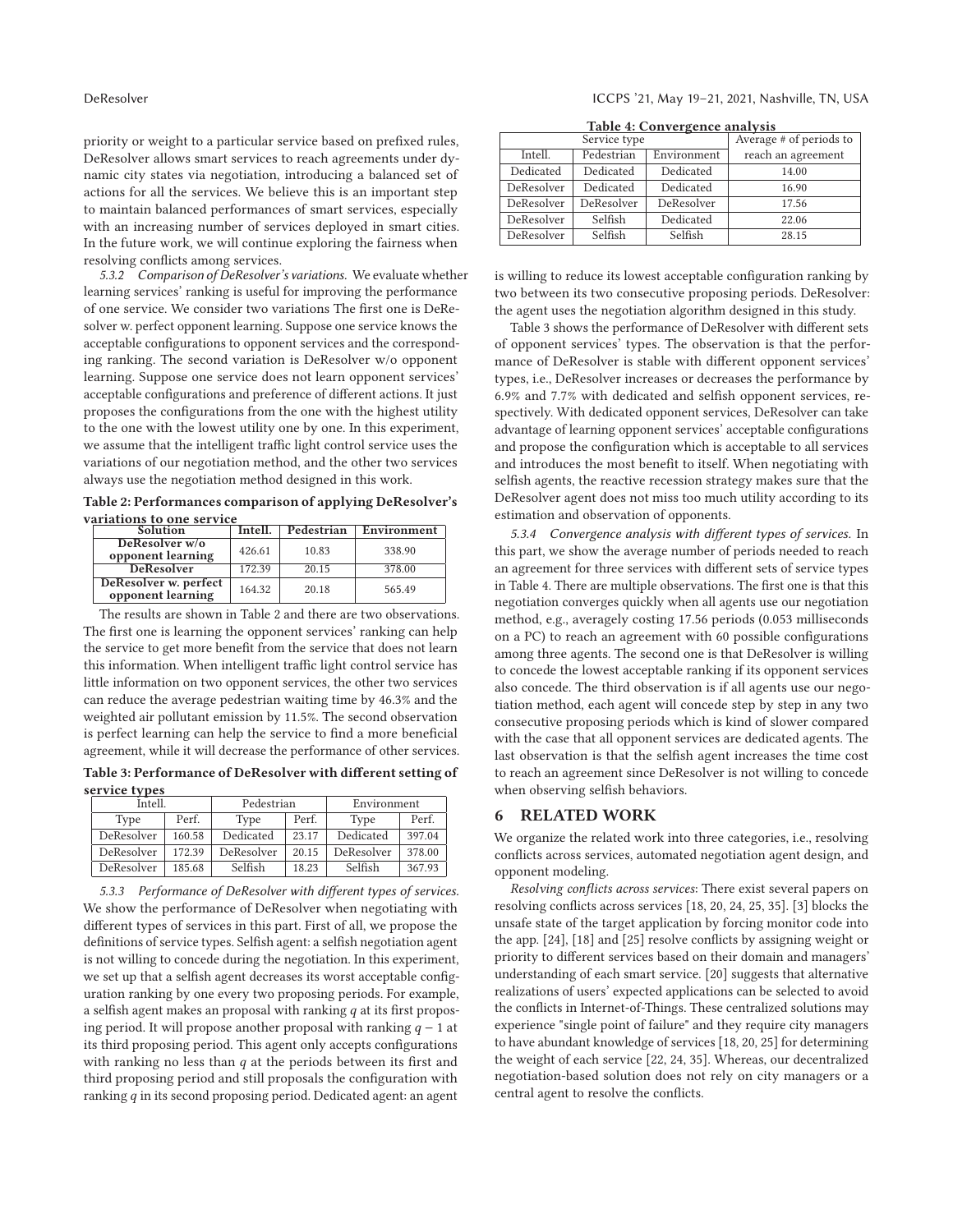*Automated negotiation agent design*: Multi-agent negotiation has already been widely studied in game theory [5, 8, 12]. However, they cannot be applied to solve our problem directly due to making impractical assumptions, e.g., agents' utility functions have some specified properties [15, 21], agents know complete knowledge of opponents' preference [6, 26], and there exist mediators computing agents' offers [12, 15, 21]. [15] considers finding a Pareto-efficiency solution for multi-attribute negotiation with the assumption that one mediator applies query learning to find near Pareto-efficiency solution and each agent's preference is monotonic. Our work does not rely on these assumptions to conduct negotiation automatically, which are impractical for smart city services.

*Opponent modeling*: Modeling opponents is essential to improve the performance of negotiation results. The closest related work to this study is learning the acceptance strategy or the preference profile of opponents [2]. To learn the acceptance strategy, existing methods focus on estimating the reservation values or the acceptance probability of different offers. An approach learns opponents' reservation value by anticipating opponents' behaviors with Bayesian learning [33] or non-linear regression [10]. Several methods are proposed to learn the preference profile. [19] uses Bayesian learning to determine the opponent types for given negotiation actions and opponent groups. All these methods make some assumptions of opponents that do not hold in this work or require some detailed information of opponents. Whereas, our solution does not make such assumptions to improve the performance of a service under negotiation.

## **7 CONCLUSION**

Conflicts across services directly affect users' mobility and health in modern cities. To achieve dynamic resolution, we propose a decentralized negotiation and conflict resolution framework called DeResolver. Under such a framework, a learning-based solution is designed to guide how a service negotiates with other services to maximize its utility. Trace-driven simulations show that our solution achieves much more balanced results, i.e., only increasing the average vehicles' waiting time measured for intelligent traffic light control service by 6.8% while reducing the weighted air pollutant emission measured for environment control service and the pedestrian waiting time measured for pedestrian service by 12.1% and 33.1%, compared to priority-based solutions.

#### **ACKNOWLEDGMENTS**

This work was supported in part by NSF 1952096 and NSF CNS-1553273 (CAREER).

#### **REFERENCES**

- [1] N. S Altman. 1992. An introduction to kernel and nearest-neighbor nonparametric regression. *The American Statistician* (1992).
- [2] T. Baarslag, M. JC Hendrikx, K. V Hindriks, and C. M Jonker. 2016. Learning about the opponent in automated bilateral negotiation: a comprehensive survey of opponent modeling techniques. *Autonomous Agents and Multi-Agent Systems* (2016).
- [3] Z B. Celik, G. Tan, and P. D McDaniel. 2019. IoTGuard: Dynamic Enforcement of Security and Safety Policy in Commodity IoT. In *NDSS*.
- [4] F. V Cespedes, A. M Ciechanover, and M. Eiran. 2018. BreezoMeter: Making Air Pollution Data Actionable. (2018).
- [5] R. M. Coehoorn and N. R. Jennings. 2004. Learning on Opponent's Preferences to Make Effective Multi-Issue Negotiation Trade-Offs. In *ICEC '04*. ACM.
- [6] U. Endriss. 2006. Monotonic Concession Protocols for Multilateral Negotiation. In *AAMAS '06*. ACM.
- [7] J. Friedman, T. Hastie, and R. Tibshirani. 2001. *The elements of statistical learning*. Vol. 1. Springer series in statistics New York.
- [8] K. Hindriks and D. Tykhonov. 2008. Opponent Modelling in Automated Multiissue Negotiation Using Bayesian Learning. In *AAMAS*.
- [9] T. K. Ho. 1995. Random decision forests. In *Proceedings of 3rd international conference on document analysis and recognition*. IEEE.
- [10] C. Hou. 2004. Predicting agents tactics in automated negotiation. In *IEEE/WIC/ACM IAT '04*.
- [11] Intel. 2019. *Intelligent traffic management system*. https://solutionsdirectory.intel. com/solutions-directory/Intelligent\_Traffic\_Management\_System
- [12] T. Ito, H. Hattori, and M. Klein. 2007. Multi-issue Negotiation Protocol for Agents: Exploring Nonlinear Utility Spaces.. In *IJCAI*.
- [13] S. Ji, Y. Zheng, Z. Wang, and T. Li. 2019. A Deep Reinforcement Learning-Enabled Dynamic Redeployment System for Mobile Ambulances. *ACM IMWUT* (2019).
- [14] D. G Kleinbaum, K Dietz, M Gail, M. Klein, and M. Klein. 2002. *Logistic regression*. [15] G. Lai, C. Li, and K. Sycara. 2006. Efficient multi-attribute negotiation with
- incomplete information. *Group Decision and Negotiation* (2006). [16] L. Li, Y. Lv, and F. Wang. 2016. Traffic signal timing via deep reinforcement
- learning. *IEEE/CAA Journal of Automatica Sinica* (2016). [17] M. Li, H. Li, and Z. Zhou. 2009. Semi-supervised document retrieval. *Information*
- *Processing & Management* 45, 3 (2009), 341–355. [18] C. Mike Liang, B. F. Karlsson, N. D. Lane, F. Zhao, J. Zhang, Z. Pan, Z. Li, and Y.
- Yu. 2015. SIFT: Building an Internet of Safe Things. In *IPSN '15*. ACM.
- [19] R. Lin, S. Kraus, J. Wilkenfeld, and J. Barry. 2008. Negotiating with bounded rational agents in environments with incomplete information using an automated agent. *Artificial Intelligence* 172, 6-7 (2008), 823–851.
- [20] R. Liu, Z. Wang, L. Garcia, and M. Srivastava. 2019. RemedioT: Remedial Actions for Internet-of-Things Conflicts. In *BuildSys '19*. ACM.
- Y. Lou and S. Wang. 2016. Approximate representation of the Pareto frontier in multiparty negotiations: Decentralized methods and privacy preservation. *European Journal of Operational Research* 254, 3 (2016), 968–976.
- [22] M. Ma, S. M. Preum, and J. A Stankovic. 2017. Cityguard: A watchdog for safetyaware conflict detection in smart cities. In *IoTDI*. ACM.
- [23] M. Ma, S M. Preum, W Tarneberg, M. Ahmed, M. Ruiters, and J. Stankovic. 2016. Detection of runtime conflicts among services in smart cities. In *SMARTCOMP*.
- [24] M. Ma, J. A Stankovic, and L. Feng. 2018. Cityresolver: a decision support system for conflict resolution in smart cities. In *ICCPS '18*.
- [25] S. Munir and J. A Stankovic. 2014. Depsys: Dependency aware integration of cyber-physical systems for smart homes. In *ICCPS '14*.
- [26] J. F Nash Jr. 1950. The bargaining problem. *Econometrica: Journal of the Econometric Society* (1950), 155–162.
- [27] NYC. 2020. *NYC Open Data*. https://opendata.cityofnewyork.us/
- [28] City of Newark. 2020. *City of Newark Open Data*. http://data.ci.newark.nj.us/
- [29] Graz University of Technology. 2019. *New traffic light system automatically recognizes pedestrians' intent to cross the road*. Retrieved Nov 24, 2019 from https:  $\mu/\rho_{\rm phys.}$ org $\mu$ news/2019-05-traffic-automatically-pedestrians-intent-road.html
- [30] R. K. Pasumarthi, S. Bruch, X. Wang, C. Li, M. Bendersky, Ma. Najork, J. Pfeifer, N. Golbandi, R. Anil, and S. Wolf. 2019. TF-Ranking: Scalable TensorFlow Library for Learning-to-Rank. In *KDD '19*. ACM.
- [31] A. Piscitello, F. Paduano, A. A Nacci, M. D Noferi, D.and Santambrogio, and D. Sciuto. 2015. Danger-system: Exploring new ways to manage occupants safety in smart building. In *2015 IEEE 2nd World Forum on Internet of Things (WF-IoT)*.
- [32] R. S Sutton and A. G Barto. [n.d.]. *Reinforcement learning: An introduction*.
- [33] K. Sycara and D. Zeng. 1997. Benefits of learning in negotiation. In *AAAI '97*.
- [34] M. Szummer and E. Yilmaz. 2011. Semi-supervised learning to rank with prefer-
- ence regularization. In *CIKM '11*. ACM. [35] R. M. B. S. Thais, B. R. Linnyer, and A. F. L. Antonio. 2010. How to conciliate conflicting users' interests for different collective, ubiquitous and context-aware applications?. In *IEEE Local Computer Network Conference*. 288–291.
- [36] S. Wang, T. He, D. Zhang, Y. Shu, Y. Liu, Y. Gu, C. Liu, H. Lee, and S. H. Son. 2018. BRAVO: Improving the Rebalancing Operation in Bike Sharing with Rebalancing Range Prediction. *ACM IMWUT* (2018).
- [37] F. V. Webster. 1958. *Traffic signal settings*. Technical Report.
- [38] H. Wei, N. Xu, H. Zhang, G. Zheng, X. Zang, C. Chen, W. Zhang, Y. Zhu, K. Xu, and Z. Li. 2019. Colight: Learning network-level cooperation for traffic signal control. In *CIKM '19*.
- [39] H. Wei, G. Zheng, H. Yao, and Z. Li. 2018. IntelliLight: A Reinforcement Learning Approach for Intelligent Traffic Light Control. In *KDD*.
- [40] M. Wiering. 2000. Multi-agent reinforcement learning for traffic light control. In *ICML'2000*. 1151–1158.
- [41] H. Yang, S. Tsai, K. Liu, S. Lin, and J. Gao. 2019. Patrol Scheduling Against Adversaries with Varying Attack Durations. In *AAMAS '19*.
- [42] Y. Yuan, D. Zhang, F. Miao, J. Chen, T. He, and S. Lin. 2019. pˆ 2Charging: Proactive Partial Charging for Electric Taxi Systems. In *ICDCS*.
- D. Zhang, Y. Li, F. Zhang, M. Lu, Y. Liu, and T. He. 2013. CoRide: Carpool Service with a Win-Win Fare Model for Large-Scale Taxicab Networks. In *SenSys '13*.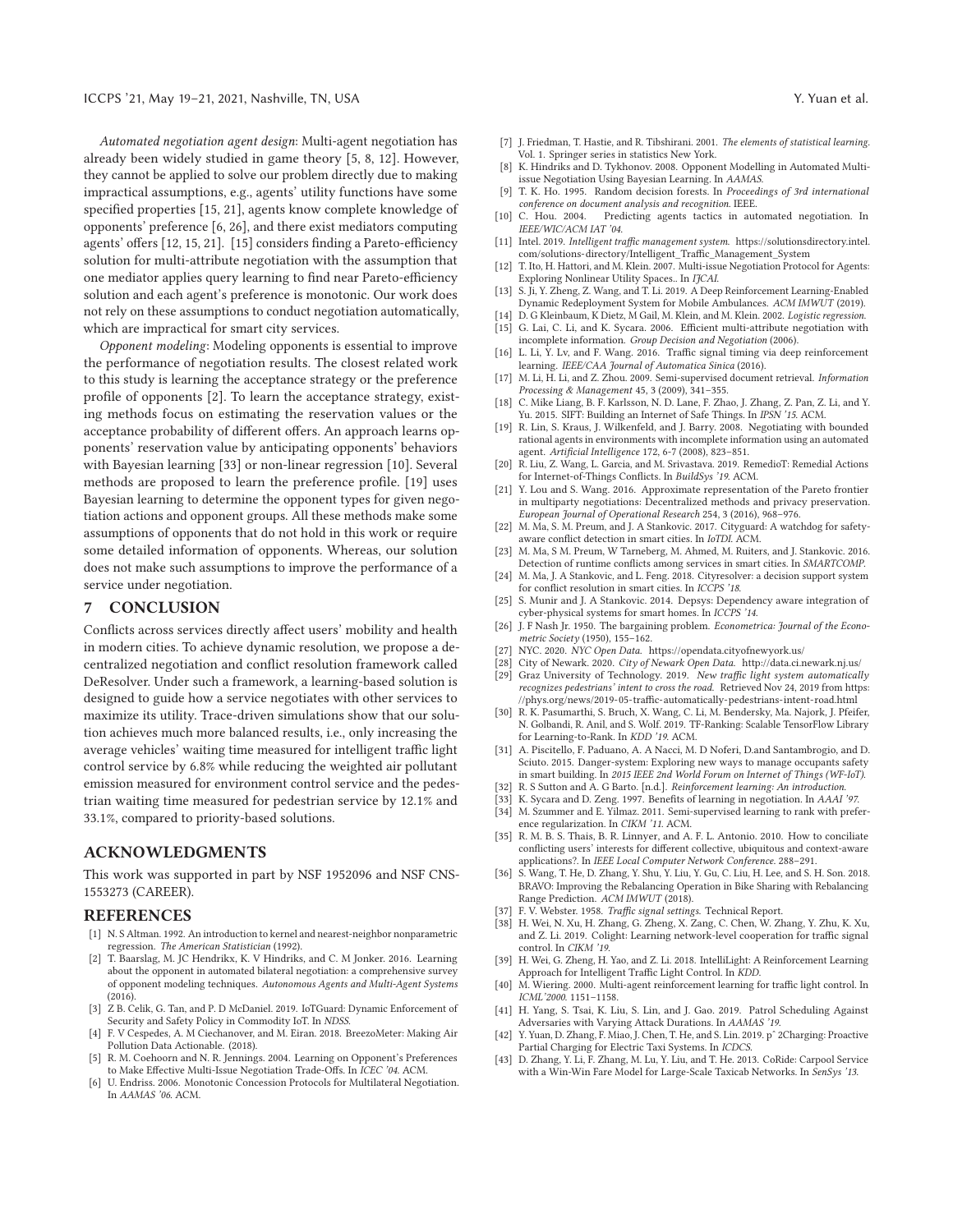# **A APPENDIX**

#### **A.1 General Formulation of DeResolver**

We propose that multiple services that result in a conflict can play a negotiation to resolve this conflict, which is the main idea of DeResolver. In this section, we provide a general mathematical formulation of DeResolver, which shows how to define and formulate a negotiation for a conflict across services.

*Negotiation agent*: A negotiation is organized for resolving a conflict, and it consists of  $N$  services whose control decisions result in a conflict. For example, if  $N$  services have inconsistent configurations of an actuator, these services play a negotiation to resolve the inconsistency. A negotiation agent represents a service. These  $N$ services negotiate the issue under discussion with a time horizon of  $H$  periods.

*Proposal*: It is a tentative suggestion about a solution to the issue under discussion. Let  $O_i^h$  be the proposal that is made by service i to the other  $N - 1$  services during a negotiation period  $h$ . In a negotiation, the issue under discussion can be a configuration of an actuator for a direct conflict, or the distribution of a shared common resource, e.g., the upper bound of noise and the air pollutant emission budget, for an environmental conflict.

Agreement: We define that all the negotiation agents (N services) achieve an agreement if there exists a proposal  $O_i^h$  that is accepted by the other  $N - 1$  services.

Utility: It represents the benefit that a service  $i$  can receive by applying a proposal  $O_{i'}^h$ , denoted as  $r_i(O_{i'}^h)$ . The utility function is defined according to the objective of each service *i*. For example, this function may represent the number of packages that are delivered on time for package delivery service, or the inverse value of total vehicle waiting time for intelligent traffic light control service.

*Multi-agent negotiation protocol*: A key issue in designing a negotiation among multiple services is to determine a protocol that these services obey. The negotiation protocol for resolving a conflict is defined as follows.

The negotiation process terminates if  $N$  negotiation agents reach an agreement within the  $H$  time periods, or they cannot find an agreement after  $H$  time periods. The length of a time period can be set as a static value, e.g., a second. The maximum number of time periods  $(H)$  is determined according to the specific application scenario. We demonstrate how to set  $H$  for the Example 2.1 in Section 3.

During the negotiation,  $N$  services make their proposals by the round-robin principle during different negotiation periods. The round-robin principle means only a service proposes its solution to the issue under discussion during a negotiation period and  $N$ services make the proposals in a circular order. If a service makes a proposal during period *h*, it should make another proposal during the negotiation period  $h + N$  as long as neither an agreement is reached nor the negotiation terminates. If there exists a negotiation agent that rejects the proposal  $O_i^h$ , the negotiation moves to the period  $h + 1$ , and another service makes its proposal.

During the negotiation, any service *i* knows which service makes what proposal during any negotiation period  $h$ , and the responses from other  $N-1$  services, i.e., acceptance or rejection. However, service  $i$  does not know the opponent services' objectives. Service  $i$  can only observe the behaviors of other services during the negotiation.

## **A.2 State of a city**

The three services list in Example 2.1 are interested in the different state of the city. We list them as follows.

- Intelligent traffic light control service: the state component includes the number of waiting vehicles, the vehicle arriving rate in each direction, the vehicle throughput of each direction, the updated waiting time of vehicles, and the states of the traffic light in current phase  $t$  and next phase  $t + 1$ .
- Pedestrian service: the state component includes the number of waiting pedestrians, the pedestrian arriving rate, and the pedestrian throughput of each direction, the updated waiting time of pedestrians, and the state of the traffic light in current phase  $t$ and next phase  $t + 1$ .
- Environment control service: the state is defined as the combination of the number of vehicles on the adjacent road segments, the number of waiting vehicles  $V_{I''}$ , the vehicle arriving rate and the throughput of each direction, and the state of the traffic light in current phase  $t$  and next phase  $t + 1$ .

# **A.3 Utility Function**

We list the utility function of three services in Example 2.1 as follows.

Intelligent traffic light control service: the objective is to minimize the total waiting time of vehicles around the intersection  $k$ , where waiting vehicles include taxis, bikes, buses, and private cars. Let  $i$  be 1 to represent this service and the immediate utility function is:  $r_{1,k}(O_{i',k}^{h}(t)) = -\sum_{t'=1}^{O_{i',k}^{h}(t)} \sum_{l \in I_k} W_{1,l}(t').$  I<sub>k</sub> is the set of approaching lanes of intersection  $k$ .  $t'$  is a time slot of phase  $t$ , and a phase consists of several time slots, e.g., a time slot is one second and there are five time slots in a phase.  $W_{1,l}(t^{\prime})$  are the total waiting time of waiting vehicles in approaching lane  $l$  at time slot  $t'$ . The inner sum represents all vehicles' waiting time by the end of slot  $t'$  and the outer sum is the sum of all vehicles' waiting time over the phase  $t$ . To minimize the waiting time, additive inverse of total waiting time is used when maximizing the immediate utility.

Pedestrian service: its objective is similar with that of intelligent traffic light control service, stated as minimizing the waiting time of pedestrians in a road intersection  $k$ . Then the utility  $r_2(O^h_{i',k}(t))$  of applying configuration  $O_{i',k}^h(t)$  at intersection  $k$  for pedestrian ser-

vice is formulated as:  $r_{2,k}(O_{i',k}^h(t)) = -\sum_{t'=1}^{O_{i',k}^h(t')}\sum_{l'\in I'_k}W_{2,l'}(t').$   $I'_k$  denotes the set of pedestrians' walking directions of road intersection  $k$  and  $W_{2,l'}(t')$  are the total waiting time of waiting pedestrian in direction  $l'$  at time slot  $t'$ . We also maximize the additive inverse.

Environment control service: this service aims at optimizing the environment quality, e.g., decreasing the noise level and air pollutant emission in all road segments. For given a time slot  $t'$  during traffic light phase  $t$  and one road segment  $l''$ , let  $f(V_{l''}(t'))$  denote the value of environment quality, where  $V_{l}$  (*t'*) is the number of vehicles on road segment  $l''$  during time slot  $t'$  that connects with road intersection  $k$ . Then the immediate utility of environment control service is formulated as:  $r_{3,k}(O_{i',k}^h(t)) = -\sum_{l'' \in I''_k} \omega_{l''} \times f(V_{l''}(t')).$  $\omega_{l''}$  is the weight for road segment  $l''$  that can be defined by the environment around each road segment, e.g., a road segment has high weight if there are hospitals or schools around it.  $I_k''$  is the set